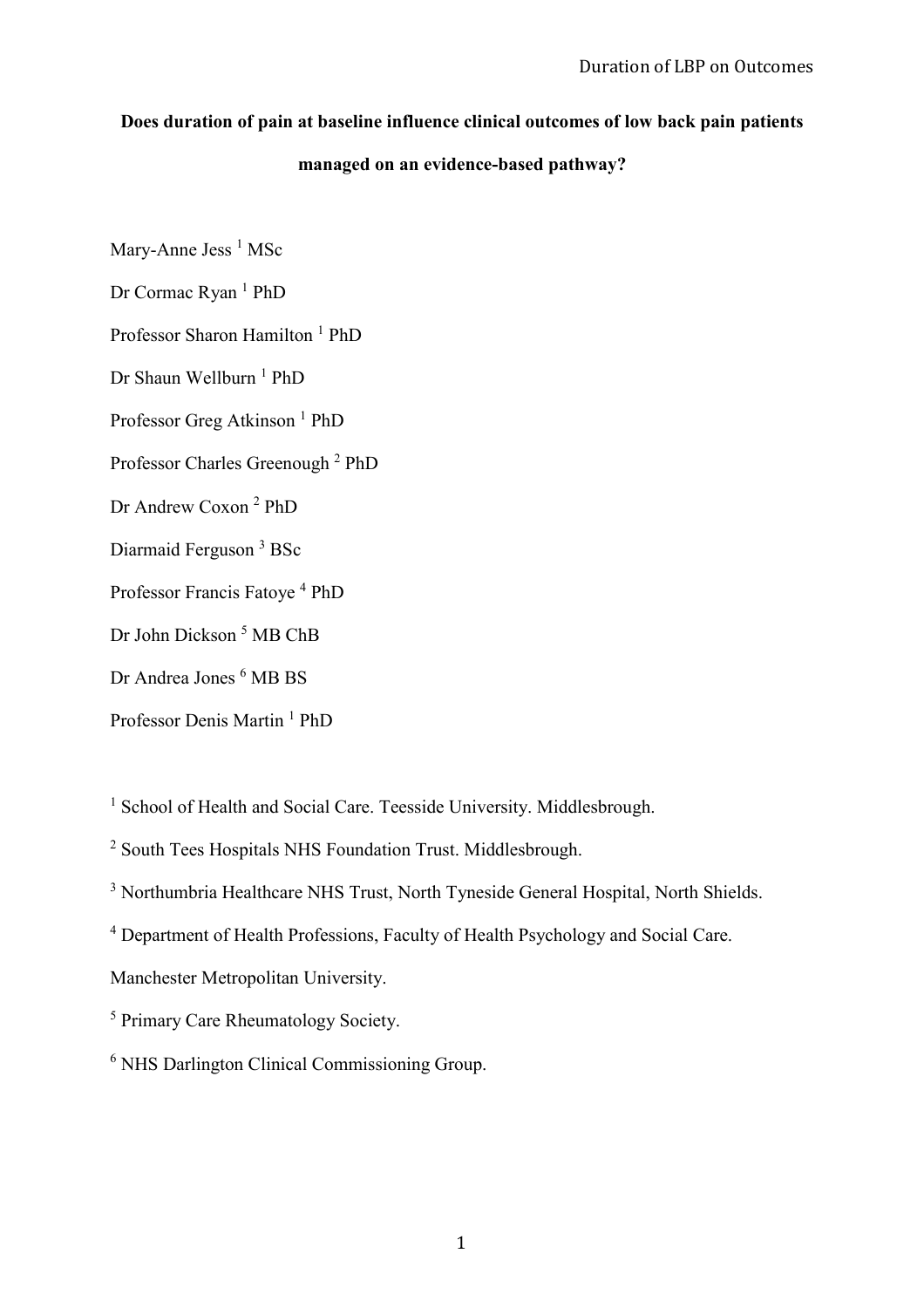#### Mary-Anne Jess

School of Health and Social Care. Teesside University. Middlesbrough. TS1 3BX 07964234887

m.jess@tees.ac.uk

Sources of support & Acknowledgments:

Funding from The Health Foundation Scaling Up Improvement Programme, the North East Academic Health Science Network and the Primary Care Rheumatology Society, supported the NERBPP. Mary-Anne Jess was supported by funding from Teesside University. We thank all staff and patients involved in the NERBPP, including Kevin Pears for assisting with inputting and validating the data.

### **Abstract**

**Study Design:** Longitudinal observational study.

**Objective:** To investigate the association between the duration of pain at baseline and the clinical outcomes of patients with low back pain (LBP) enrolled on the North East of England Regional Back Pain and Radicular Pain Pathway (NERBPP).

**Summary of Background Data:** The NERBPP is a clinical pathway based upon NICE guidelines (2009) for LBP of <1-year duration. Recent changes to NICE guidelines (2016), advocate the same management for all LBP patients regardless of pain duration.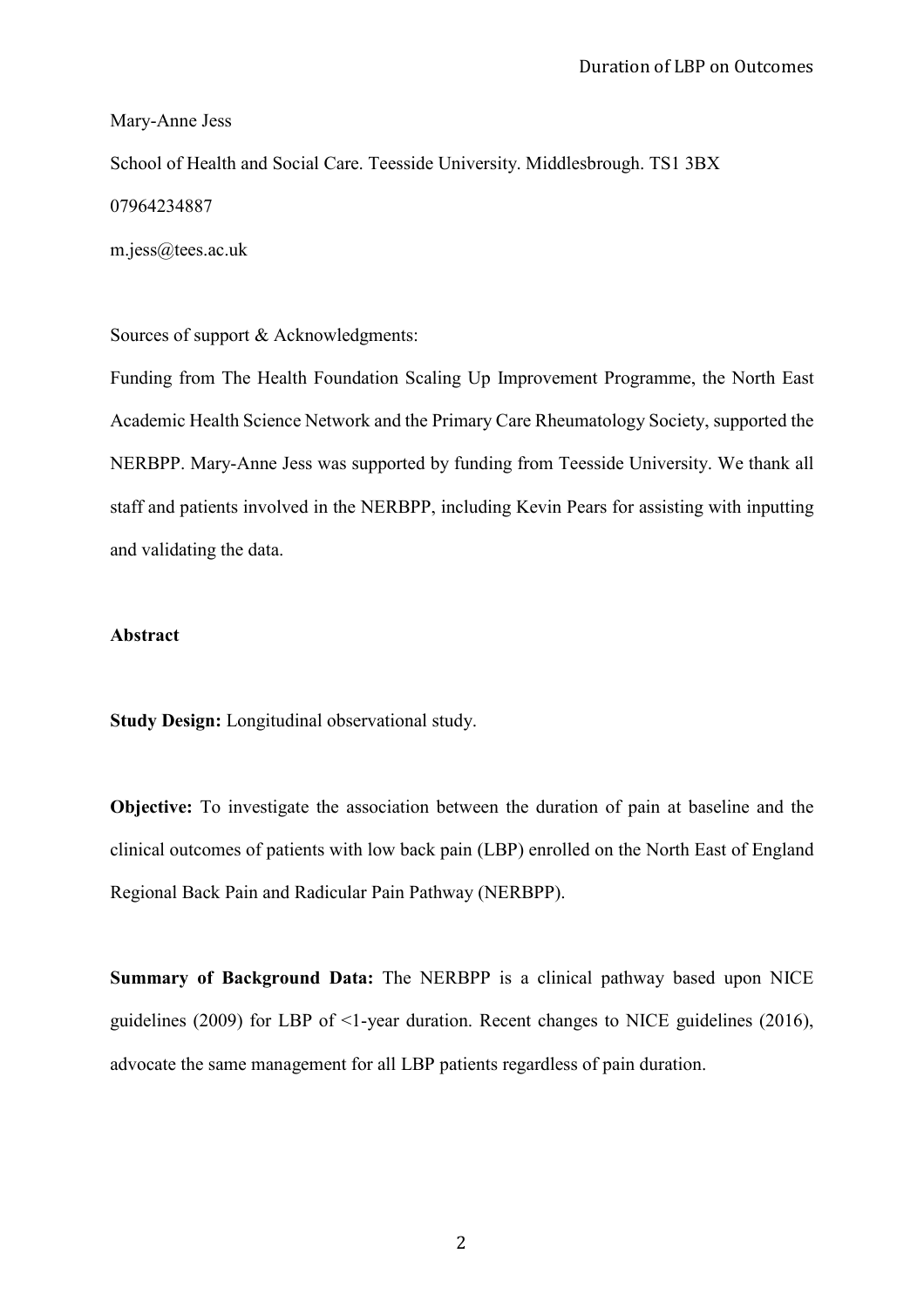**Methods:** Patients with LBP referred onto the NERBPP by their General Practitioner between May 2015 and January 2017 were included. Data from 667 patients, who provided pre-and postdata for pain (Numerical rating scale), function (Oswestry Disability Index), quality-of-life (EuroQol five-dimension, five-level questionnaire), anxiety (the Generalised Anxiety Disorder Screener) and depression (the Patient Health Questionnaire), were analysed using a series of covariate-adjusted models. Patients were categorised into four groups based upon baseline pain duration:  $\leq$  months,  $\geq$  3 to  $\leq$  months,  $\geq$  months to  $\leq$  12 months.  $\geq$  12 months.

**Results:** Each group showed improved outcomes greater than the minimal clinically important difference (MCID) for each measure as defined in NICE guidelines (2016). There was a trend towards better outcomes for those with shorter pain durations. The magnitude of the differences between the groups, in most instances, was below the MCID. For example, mean improvement in function for those with baseline pain duration <3 months was 20 points and 12 points for those of pain duration  $\geq 12$  months, both above the MCID of  $\geq 10$ .

**Conclusions:** Patients with different durations of LBP at baseline improved on the NERBPP, supporting the recent modification to NICE guidelines. However, those with shorter durations of pain may have superior outcomes in the short-term, suggesting added benefit in getting patients onto the pathway in the early stages of LBP.

**Key Words:** low back pain, duration, disability, NICE guidelines.

### **Key Points:**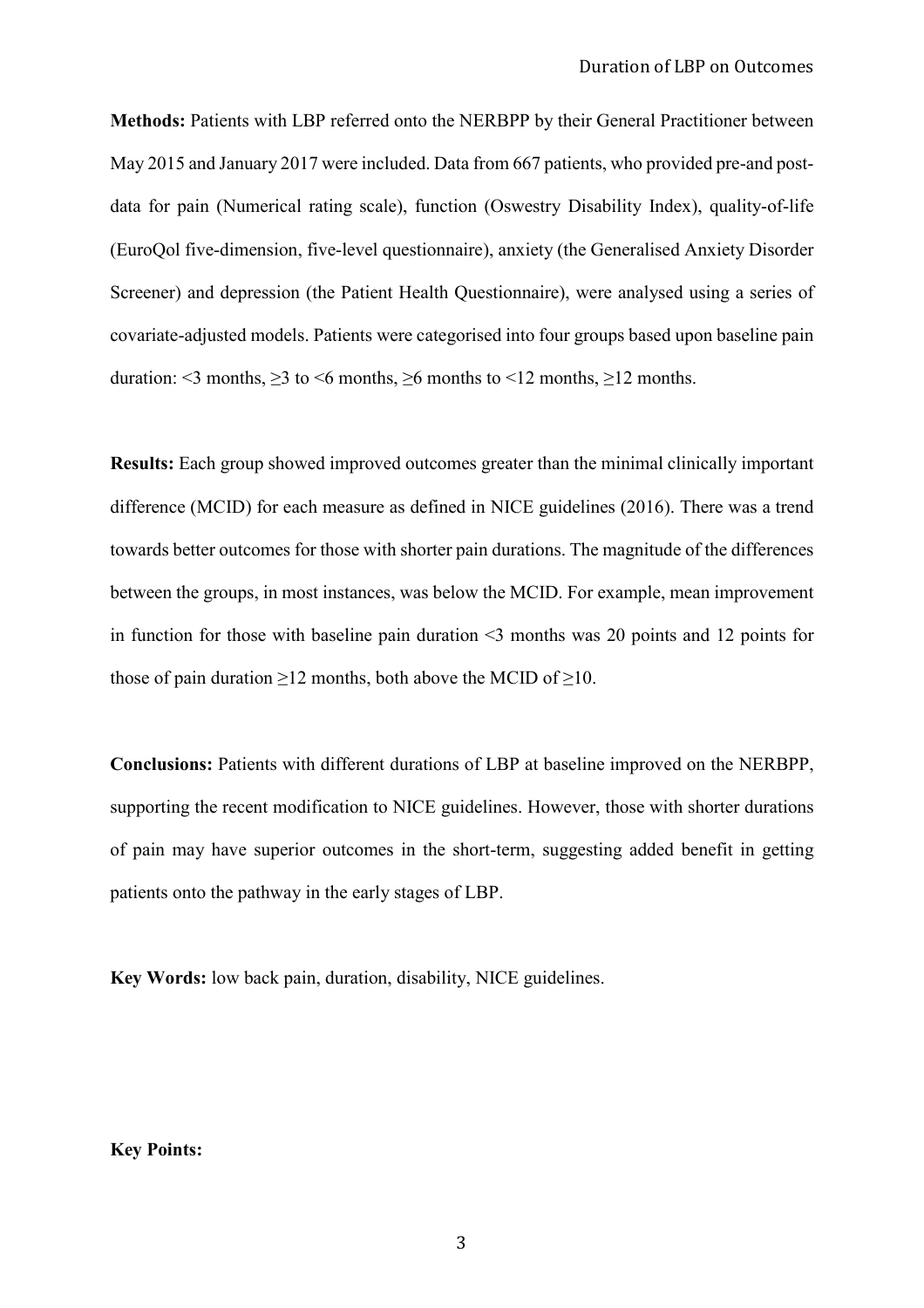- The NERBPP is a clinical pathway based upon NICE guidelines (2009) for LBP.
- Patients on the NERBPP of differing LBP duration at baseline improved by a clinically relevant amount, on a suite of outcomes, according to the minimal clinically important difference recommended by NICE (2016).
- There was a trend towards better outcomes for those with shorter pain durations, although the magnitude of the differences between the groups, in most instances, was below the MCID, this would suggest that there is added benefit in getting patients onto the pathway in the early stages of LBP.

### **Mini Abstract:**

This study found that patients with differing durations of LBP at baseline, enrolled on an evidence-based clinical pathway, improved by the minimal clinically important difference recommended by NICE (2016) on a suite of outcome measures. However, those with shorter durations of pain may have superior outcomes in the short-term.

#### **Introduction**

Low back pain (LBP) presents a considerable challenge to health care systems globally. It is associated with the longest duration of time spent with disability in many countries.<sup>1</sup> In addition, LBP represents a significant economic burden to individuals, health systems and society including health care resource utilisation and lost work productivity. 2-4

The updated National Institute for Health and Care Excellence (NICE) guidelines (2016) have been refocused away from traditional duration-based classification of LBP. These guidelines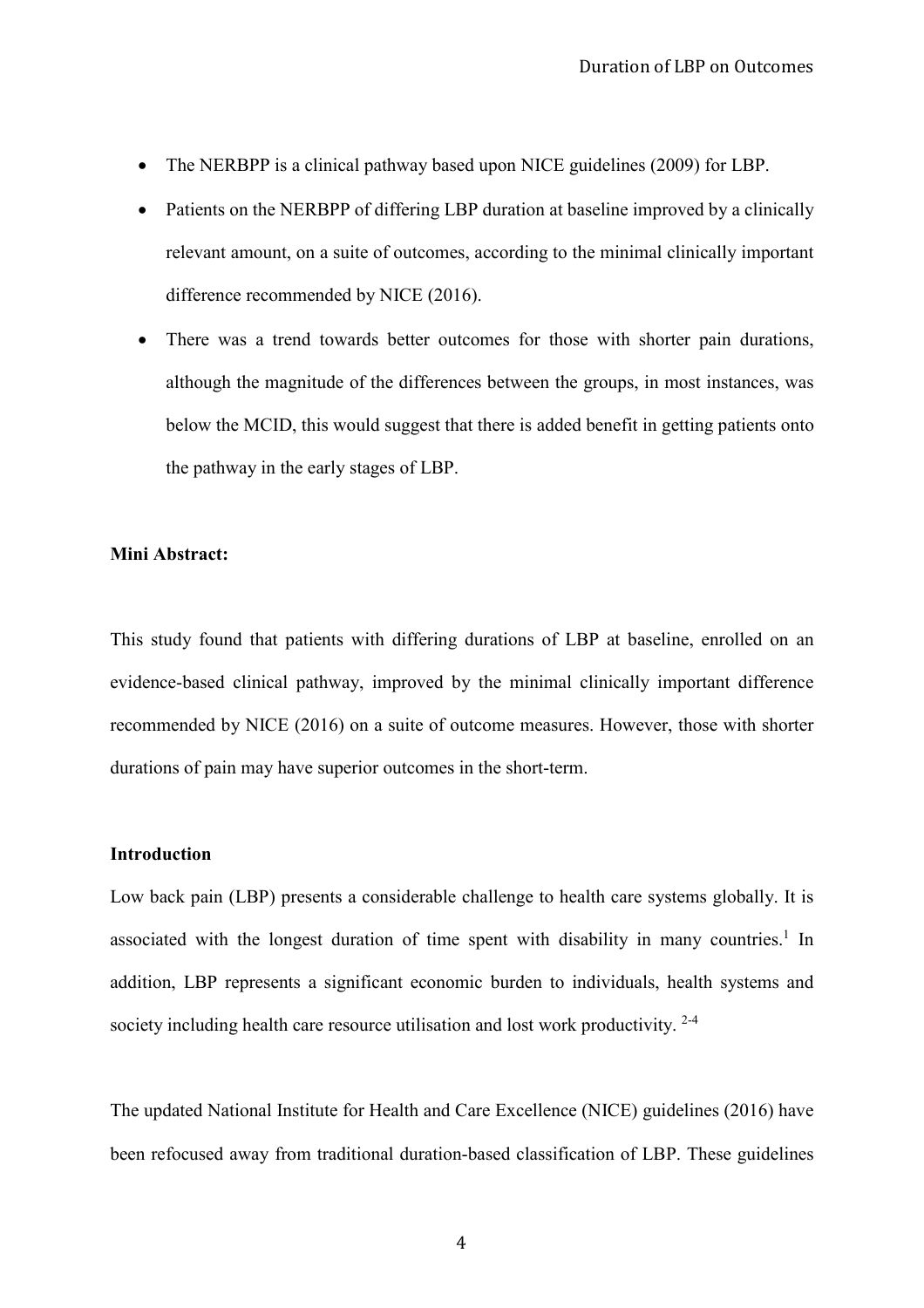now advocate the same management for all LBP patients regardless of duration of pain, recommending instead the use of a risk stratification approach to classify patients.<sup>5</sup> This approach contrasts with many other guidelines where the management of patients with acute pain differs from those with chronic pain.6,7 In-order to support any change in clinical practice, it should demonstrate better outcomes and be valued by patients.<sup>8</sup>

Currently, there is little empirical data to support this change in clinical practice to an approach that encourages the same management of all LBP patients regardless of duration of pain. Only one study has directly investigated the role of baseline pain duration on clinical outcome. Dunn and Croft<sup>9</sup> demonstrated that patients with a longer pain duration ( $\geq$ 3 years) at baseline were associated with poorer clinical outcomes. This indicates that baseline pain duration may be of importance when considering clinical outcome, however, this work looked at patient outcomes following a broad battery of usual care from their GP. As it is difficult to know exactly what was delivered in this usual care, it is difficult to relate back to the modification of the NICE guidelines regarding pain duration.

The North East of England Regional Back Pain and Radicular Pain Pathway (NERBPP) is a clinical manifestation of the NICE LBP guidelines (2009). It has been implemented in first adopter sites in clinical commissioning group regions of the North East of England since 2015. Although targeted originally at patients with acute pain, patients with LBP of varying pain duration access the pathway. It could be proposed that if the recent shift in NICE guidelines is justified, to treat patients of different pain duration similarly, then patients with different pain durations should have similar outcomes on the NERBPP. The aim of this study was to investigate the association between the duration of pain at baseline and the clinical outcomes of patients with LBP enrolled on the NERBPP.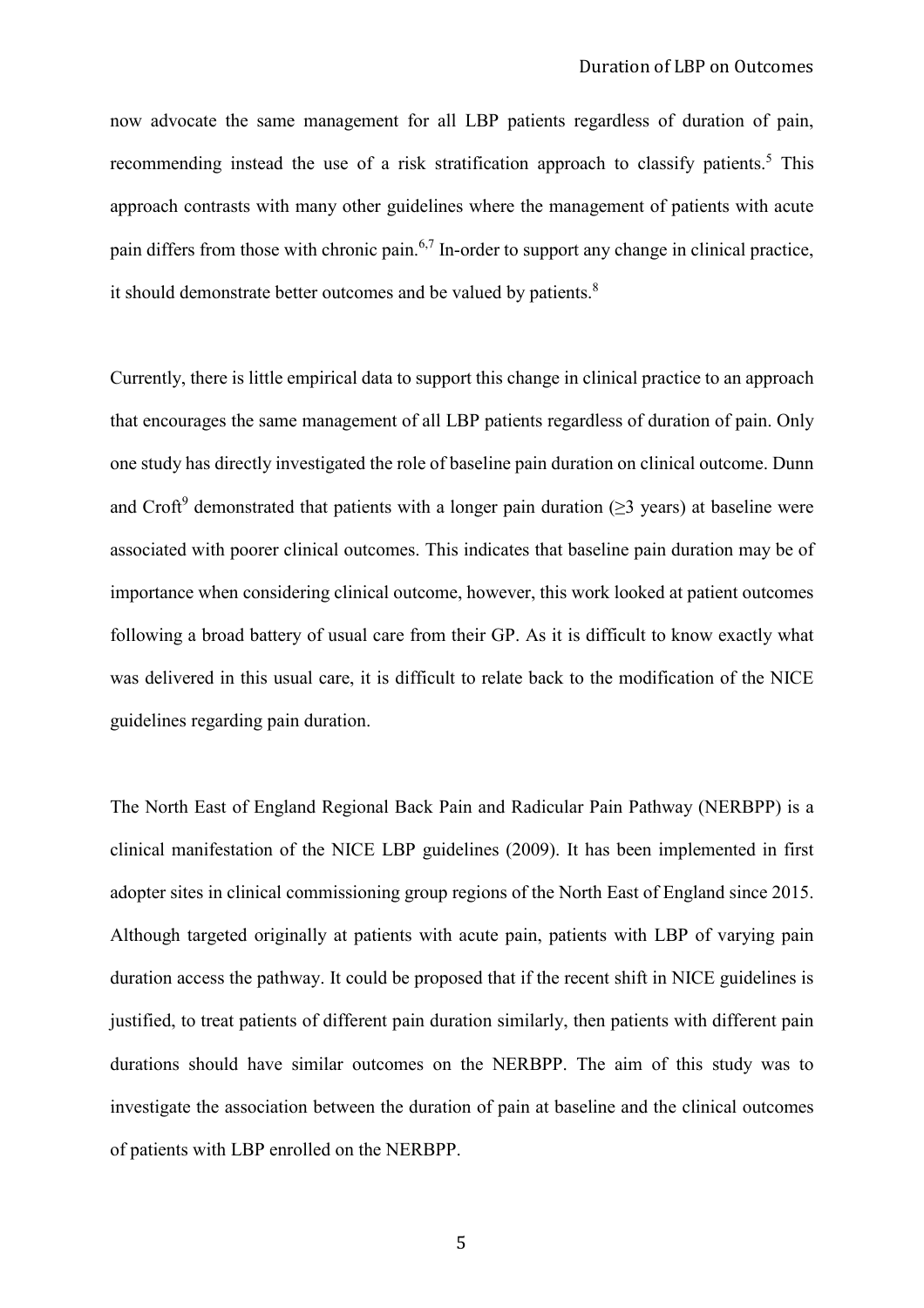# **Methods**

# *Study design*

This study is part of a large-scale evaluation of the implementation of the NERBPP. Ethical approval for the evaluation was obtained from Teesside University (Reference number R179/15). This was a longitudinal, observational study of patients with LBP, over the age of 18, referred onto the NERBPP by their GP between May 2015 and January 2017 (n=6102).

The pathway was not initially intended for patients with more longstanding pain. Thus, GPs were encouraged to refer onto the pathway: acute, new onset, LBP patients and those experiencing a flare up of a new attack of LBP with at least 6 months since their last attack. The GP screened patients using the STarT Back stratification tool.<sup>10</sup> Those classified as moderate to high risk of poor outcome on the STarT Back tool were referred to a triage and treat practitioner (T&TP) (specially trained nurses and physiotherapists). They assessed all participants and referred them for investigations and/or core therapies (physiotherapy incorporating exercise, manual therapy or acupuncture). There was also the option to refer to a 100-hour residential, combined physical and psychological therapies program for a small number of patients. Patients included for analysis in this study may have received some combination of these interventions.

# *Data collection*

Baseline data collected at the initial T&TP appointment included socio-demographic variables age, sex and socioeconomic status. The date of onset of the patient's symptoms was extracted from the T&TP notes and uploaded to System 1 (electronic patient records system). Duration of baseline pain was calculated by subtracting "date of onset" from "date of GP referral" onto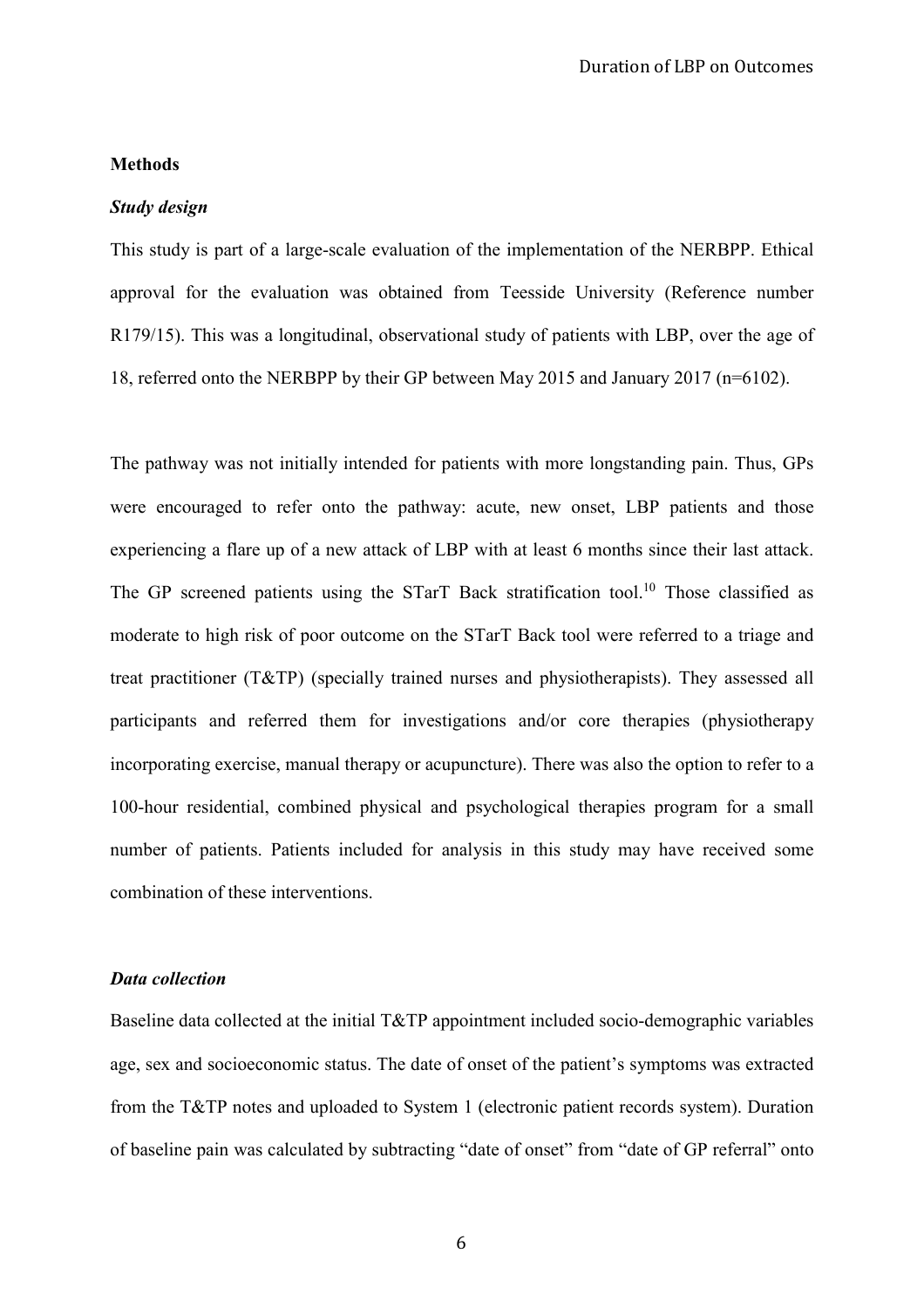the pathway. Patients were categorised into four groups based upon their calculated baseline pain duration:  $\leq$ 3 months,  $\geq$ 3 months to  $\leq$ 6 months,  $\geq$ 6 months to  $\leq$ 12 months,  $\geq$ 12 months.

Baseline information was gathered on the STarT Back screening tool score and a battery of standardised, valid and reliable patient reported outcome measures (PROMs). A series of standard outcome measures is recommended to enable easier comparison of results of clinical studies to be made.<sup>11</sup> Pain intensity was measured using the 11-point numerical rating scale (NRS).<sup>12</sup> The level of functional disability was determined using the Oswestry Disability Index (ODI).13 The EuroQol five-dimension, five-level questionnaire (EQ-5D-5L) was used to measure quality of life,<sup>14</sup> the Generalised Anxiety Disorder Screener (GAD-7)<sup>15</sup> and the Patient Health Questionnaire  $(PHQ-9)^{16}$  were used to assess anxiety and depression, respectively. Data collected from the GAD-7 and PHQ-9 were analysed for numerical and categorical scores. The GAD-7 numerical was scored from 0-21, while the PHQ-9 was scored from 0-27. The GAD-7 and PHQ-9 categorical scales ranged from: 0= 'Not Difficult at all' to 3= 'Extremely Difficult'.

On discharge, patients were asked to complete all PROMS and give their overall perception of improvement on a six-point Likert-based Global Subjective Outcome Scale (GSOS), the descriptors for which ranged from 'completely better' to 'worse'.<sup>17</sup> Patients were asked to rate their satisfaction with the service they had received using the NHS Friends and Family Test (FFT); a six-point scale ranging from 'extremely likely' to 'don't know'.<sup>18</sup> For an indication of their readiness to self-manage, patients were asked the question: "do you feel ready to selfmanage your back pain?" The response was given using a 0-10-point continuous scale, with 0 representing 'not confident' and 10 representing 'totally confident'. This scale was adapted from work by Lorig.19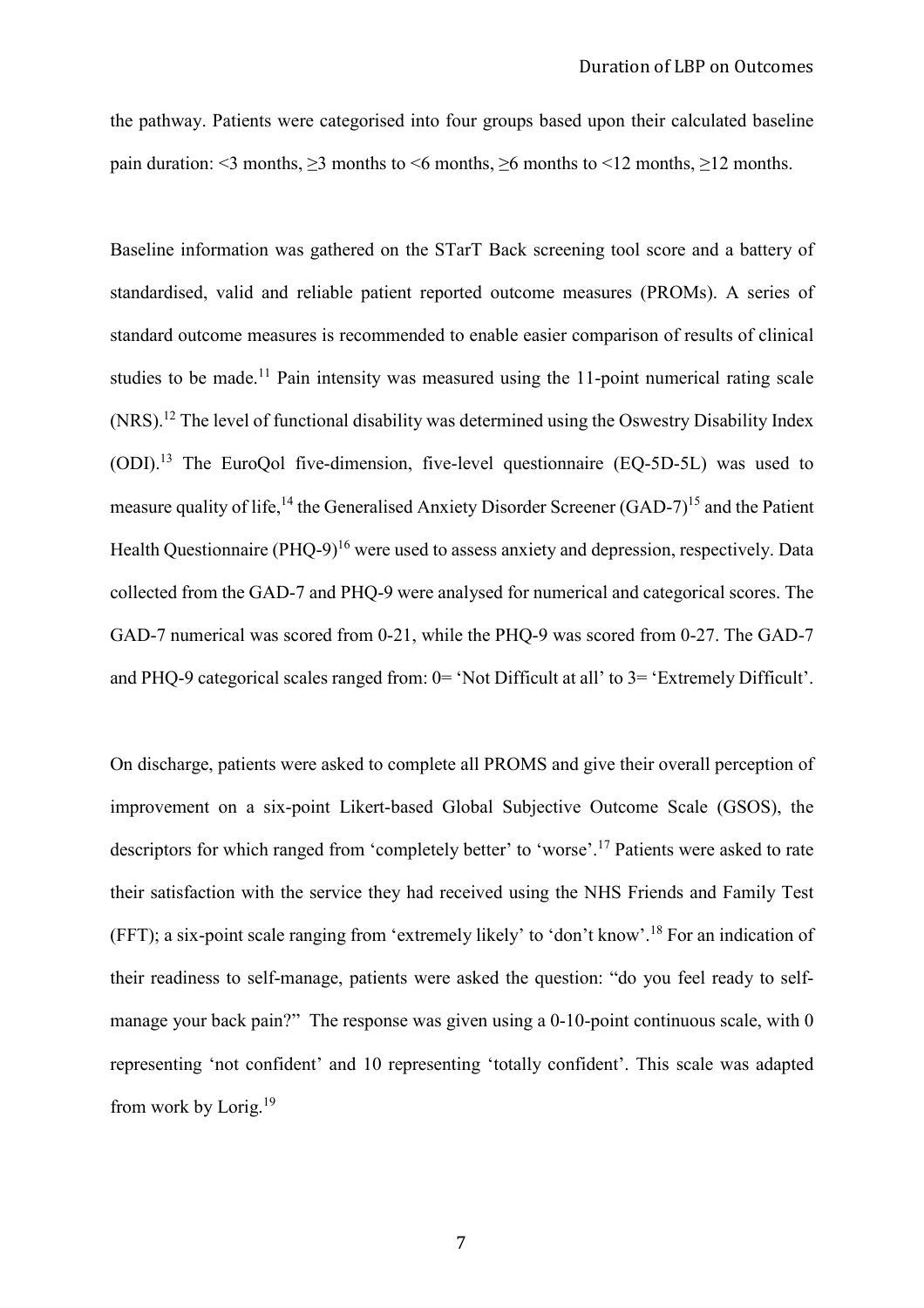### *Analysis*

Initial analysis involved grouping participants into one of three categories: those discharged at their initial appointment (same-day discharge (SDD)), those discharged following an initial appointment and at least one further appointment (standard discharge (StD)) and those discharged due to non-attendance (non-attender (NA)). The StD group was the only group for whom outcome data was routinely collected and therefore included for analysis in this study. Before commencing statistical analysis, the data were checked for any data entry errors; statistical analysis was carried out using SPSS for Windows (2012).

Outcome data included the pre and post PROMS following management on the NERBPP. Change scores for pain, disability, anxiety, depression and general health status were calculated by subtracting initial scores from discharges scores for each patient that completed follow-up data. The outcomes for the four duration groups were compared using a series of covariateadjusted models. The outcome measures of interest were the PROMS mentioned previously, duration category was the independent variable and the following were included as covariates: baseline scores, age, sex and socioeconomic status.<sup>20</sup> An ordinal, covariate-adjusted model was used for categorical data. For PROMs, the minimal clinically important difference (MCID), as defined by the NICE  $(2016)$  guidelines,<sup>5</sup> was used to establish if clinically relevant improvements were observed in mean change scores. For continuous outcome measures, the MCID is defined as a 10% improvement of a measure of clinical benefit; for the EQ-5D, 0.03 was used as a MCID. $5$ 

Continuous data were presented as mean (standard deviation) while categorical data were presented as percentage, mean (standard deviation) or median (interquartile range). Comparisons between the characteristics of the discharge categories were made using a

8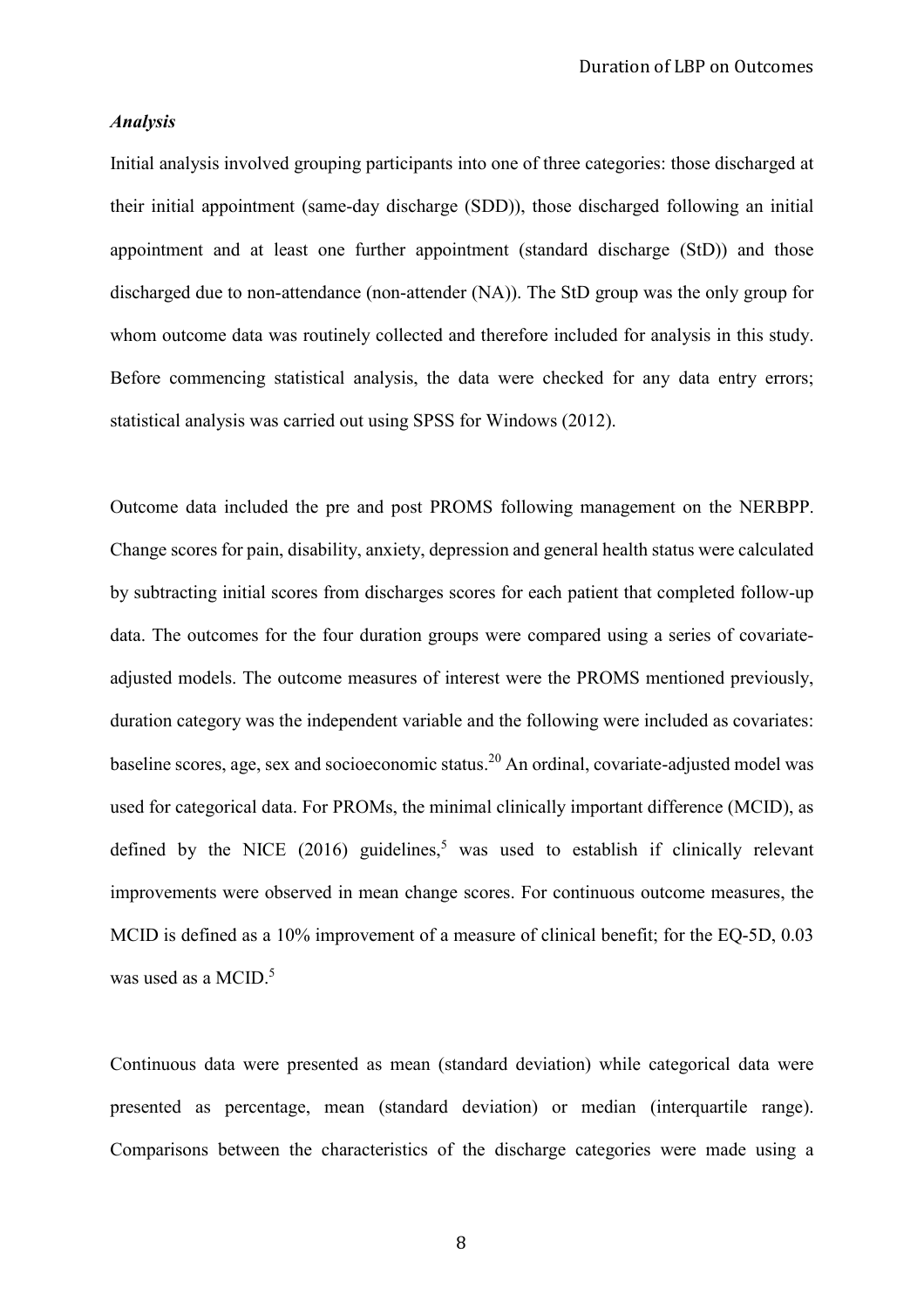singlefactor general linear model (GLM) for continuous data, and the Kruskal-Wallis H test and/or Chi Square test for categorical data. Statistical significance was set at *p*< 0.05.

# **Results**

Of the 6102 participants, who had baseline data present, 2268 were excluded from the analysis, as they were not yet discharged from the pathway. Of those that were discharged, 2071 were in the StD group, 1147 were SDD and 616 were categorised as NA. As outcome data was not routinely collected from SDD and NA, they were not included in the analysis.

The baseline participant characteristics for the three discharge categories are shown in Table 1. Although there were statistically significant differences, the main clinically relevant differences between the categories were that NA were younger and from lower socioeconomic backgrounds. Participants in the SDD category had the lowest levels of pain, anxiety and depression, the highest proportion of patients in the low risk grouping on the STarT Back, and the highest levels of function and quality-of-life.

Within the StD category, those that provided outcome data were labelled as complete cases (n=667), while those that did not provide any outcome data were labelled as incomplete cases (n=1404). Although the trend for baseline outcome measures for the incomplete cases were statistically poorer on all measures, these differences were not clinically relevant (supplementary table A).

Table 2 shows the mean changes in outcome measures when grouping participants in the StD group into one of the four pain duration categories from  $\leq$  months to  $\geq$ 12 months. For the entire battery of PROMs, all four groups improved by clinically relevant amounts. There was a trend towards better outcomes for those with a shorter duration of pain.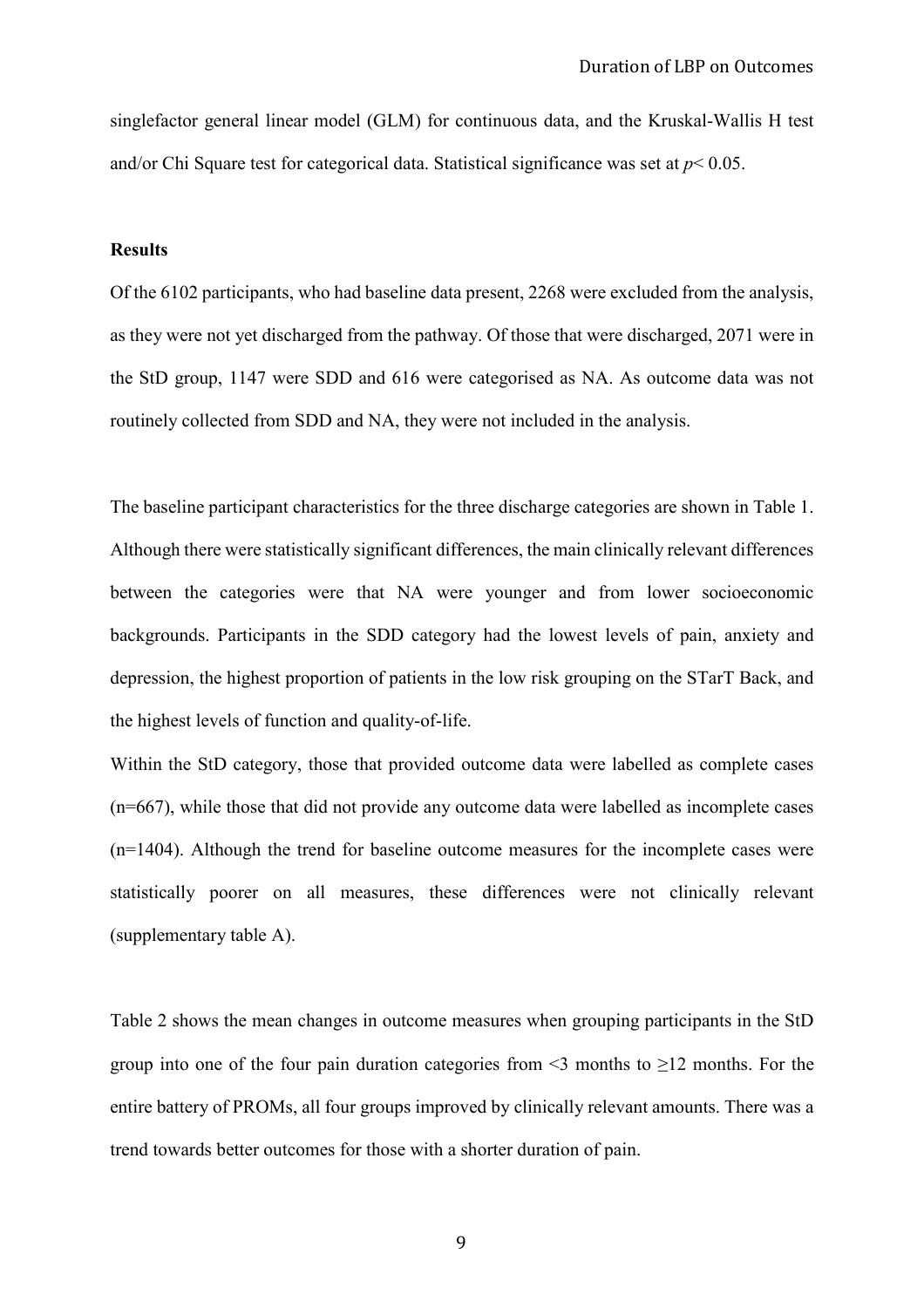On the GSOS all groups reported improvements in their overall outcome on discharge. There was a significant difference between the groups, those with shorter pain durations reporting greater improvement. For example, 64.8% of those in the <3 months category reported being a lot better/completely better, compared to 44.4% in those groups with longer durations of pain. Over 89% of those in the  $\geq$ 12 months group, and 93% of those in the  $\leq$ 3 months group, were extremely likely/likely to recommend the service to a friend or relative; the differences between the groups were not statistically significant (Table 3).

The baseline values for the PROMs for the pain duration groups are shown in Supplementary Table B. There were no statistically significant or clinically relevant differences between groups.

#### **Discussion**

Results of the analysis show that regardless of the duration of pain, all LBP patients enrolled on the NERBPP improved by a clinically relevant amount, for a suite of clinical outcomes, according to the MCID recommended by NICE (2016). Patients with a shorter duration of pain showed a trend towards statistically better outcomes, although the magnitude of the differences between the groups were, in most instances, below the MCID. Stapleton *et al.*<sup>21</sup> highlighted the importance of clinically significant results, rather than interpreting a p-value in isolation.

A key research priority in LBP is the translation of high-quality research findings into clinical practice.<sup>22</sup> The NERBPP fulfils this research priority, as it is the implementation of evidence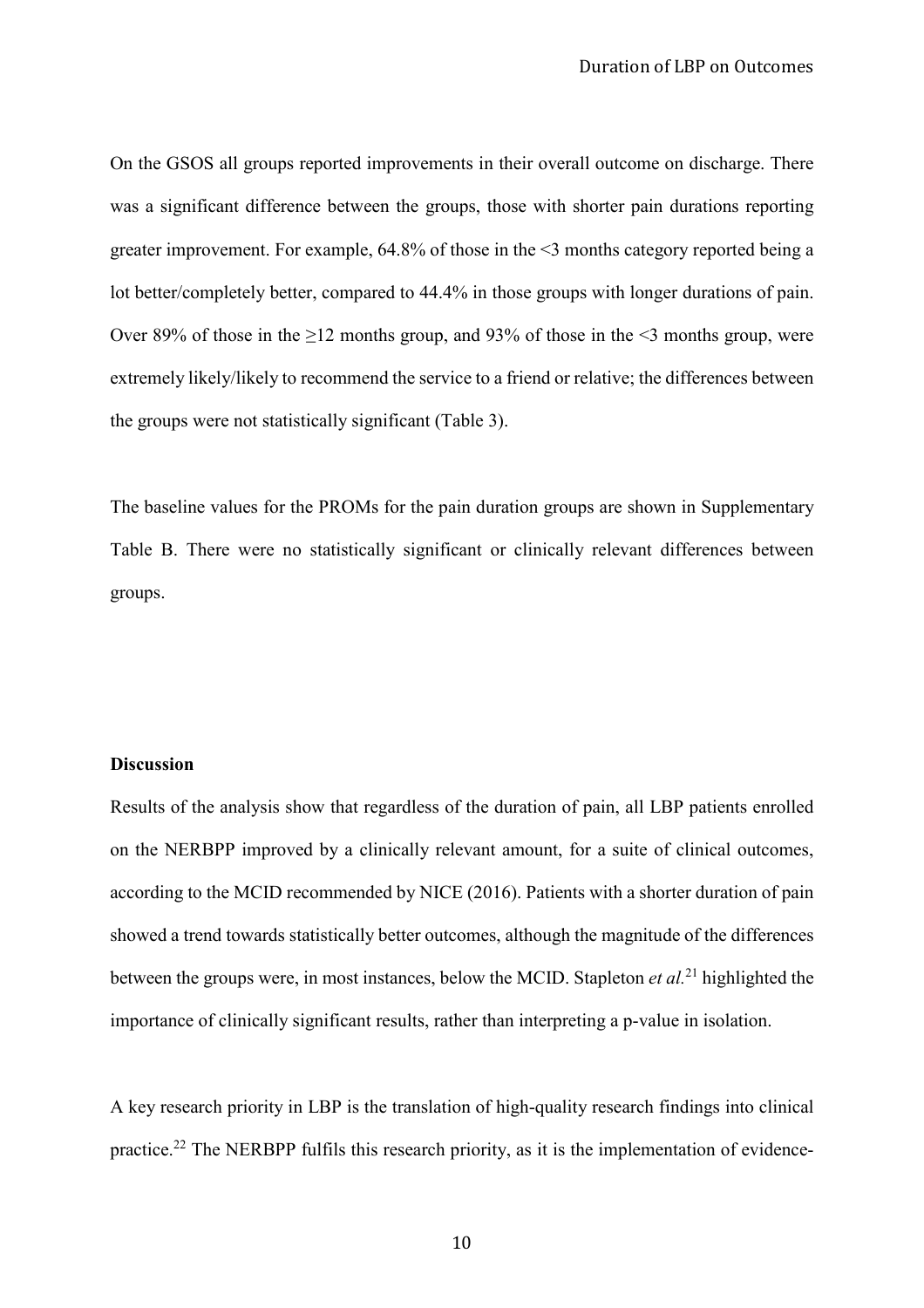based, NICE guidelines<sup>23</sup> directly into clinical practice. A major change in the revised NICE (2016) guidelines compared to the 2009 guidelines is the emphasis on duration of symptoms. The 2009 guidelines focused on those with LBP of more than six weeks and less than one-year duration, while the 2016 guidelines make no distinction based upon duration of symptoms. Although the NERBPP was initially intended to target patients with acute pain, the majority of patients referred onto the pathway did not meet the set duration criteria provided to GP's. The reasons for this are unclear, though it may stem from the perseverance of pre-existing local practice, which traditionally referred all patients with LBP irrespective of duration of symptoms and the ubiquitous challenge of defining a patient's duration of symptoms in the traditional dichotomy of acute and chronic. Regardless of the reason, this referral pattern points towards the practical challenge that is operationalising a pathway specifically for acute or chronic pain patients, supporting the change in guidelines from a practical perspective. Additionally, the findings of this study provide some support to the change in NICE guidelines, as LBP patients of all pain durations improved by the MCID for all outcomes following management on the NERBPP.

In contrast to this, however, is the fact that for some pain duration categories, the difference between groups, for some outcomes, was greater than the MCID, with 95% CI for the mean change not overlapping. For example, pain reduction in the  $\leq$ 3 month group was  $-3.3$  ( $-3.7$ ,  $-$ 2.8) compared to -2.0 (-2.3, -1.6) in the  $\geq$ 12 month group. Using the NICE MCID of 1 on the 0-10 pain NRS, it indicates that those with more chronic pain improve by a clinically lower amount. This suggests that there is added value in getting patients onto the pathway in the early stages of back pain. Overall, although there appears to be benefit for all pain durations, there is room to explore the differential benefits for the subgroups of pain duration categories.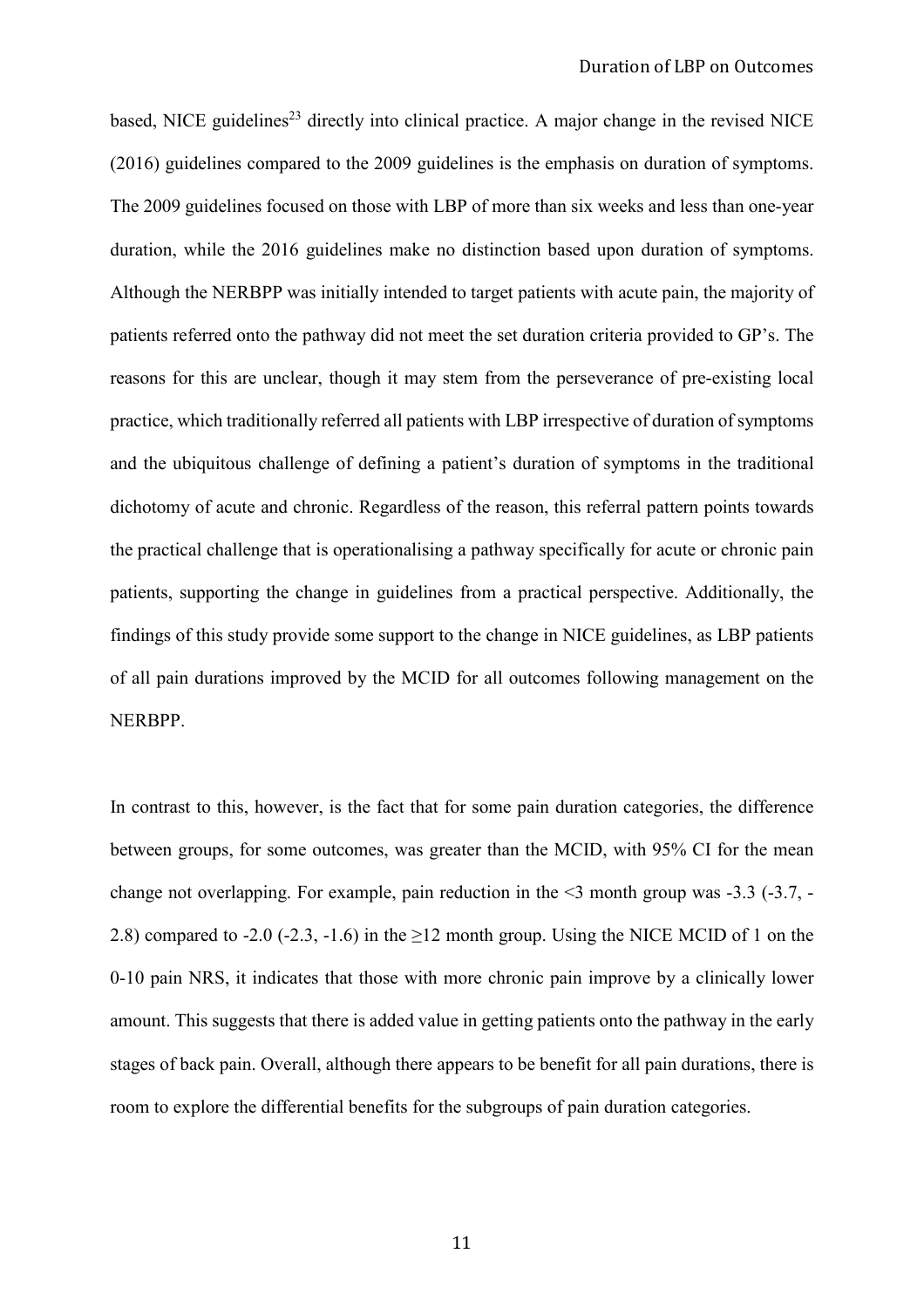There is a lack of clearly defined criteria to classify chronic pain,  $9,24,25$  with increasing evidence demonstrating the problems of describing chronic pain based upon duration alone.<sup>25,-27</sup> Dunn and Croft<sup>9</sup> highlight there is little specific research on the association between duration and outcome, beyond the standard dichotomy. Their work found that in LBP patients, duration of pain is a predictor of outcome, regardless of baseline severity and psychological status. A key difference between the current study and that of Dunn and  $Cref<sup>9</sup>$  is that their participants received usual care from their GP, while participants in this study were managed on the evidence-based NERBPP.

Strengths of the current study include the use of real life clinical data, gathered as part of everyday clinical practice and the comprehensive number of standardised, valid and reliable PROMs reported. Outcome data was routinely collected only from participants in the StD category. Although there were statistically significant differences between the baseline participant characteristics for the three discharge categories, the main clinically relevant differences were in keeping with clinical expectations of these groups. Baseline values were also added to the statistical model as a covariate, so group differences were adjusted for this factor. Those in the NA category were younger and from lower socioeconomic backgrounds, common characteristics of those less likely to attend appointments.28 Participants in the SDD category were found to have a better clinical profile, including lower levels of pain, anxiety and depression, and the highest proportion of patients in the low risk grouping on the STarT Back. This correlates with the aims of the NERBPP, using the STarT Back tool, to stratify the management of patients and prevent over-treatment of low-risk patients.<sup>29</sup> Within the StD category, those that did not provide outcome data, i.e. the incomplete cases, had statistically poorer baseline measures, however, these differences were small and of questionable clinical relevance.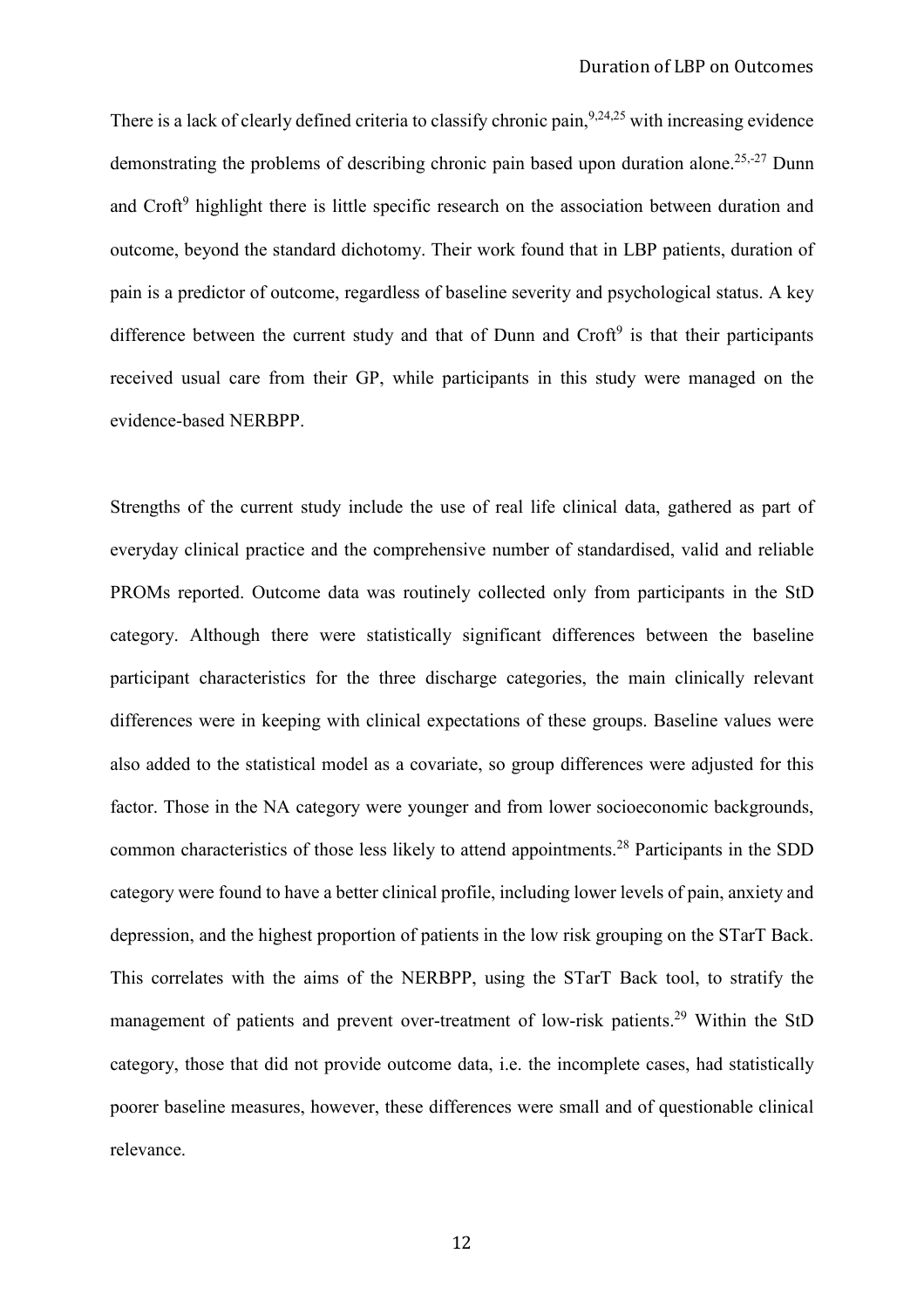Another strength of this study is that although the duration of symptoms were categorised into four pain duration groups, analysis of the data was initially attempted using a continuous method. However, the data was heavily skewed towards more acute durations of less than 3 months, demonstrating that this would be an inappropriate way to analyse the data, hence, a categorised approach was adopted.

A limitation of this study was the data collection process regarding the onset of LBP symptoms. Duration of symptoms was obtained from the patient's notes uploaded to System 1 by the T&TP. As no standardised question was used to obtain this information, there was no clarification as to whether this referred to the patient's first onset of LBP or whether it referred specifically to their current episode. Patients may have answered this question differently with more precise questioning. Dunn *et al*. <sup>30</sup> highlight the importance of the wording of questions, as this could lead to misclassification of patients. Standardised definitions of episode of pain have been proposed to ensure that the question accurately represents what is being asked;  $9,31$ such definitions could be used in the future for more consistency.

Future research could explore whether the clinical improvements seen in this study, for the four pain duration categories, are maintained over the longer term, as it is known that LBP is characterised by variability and change.32

#### **Conclusions:**

This study found that patients of differing LBP duration improved by clinically relevant amounts on the NERBPP. However, those with shorter durations of pain may have superior outcomes in the short-term.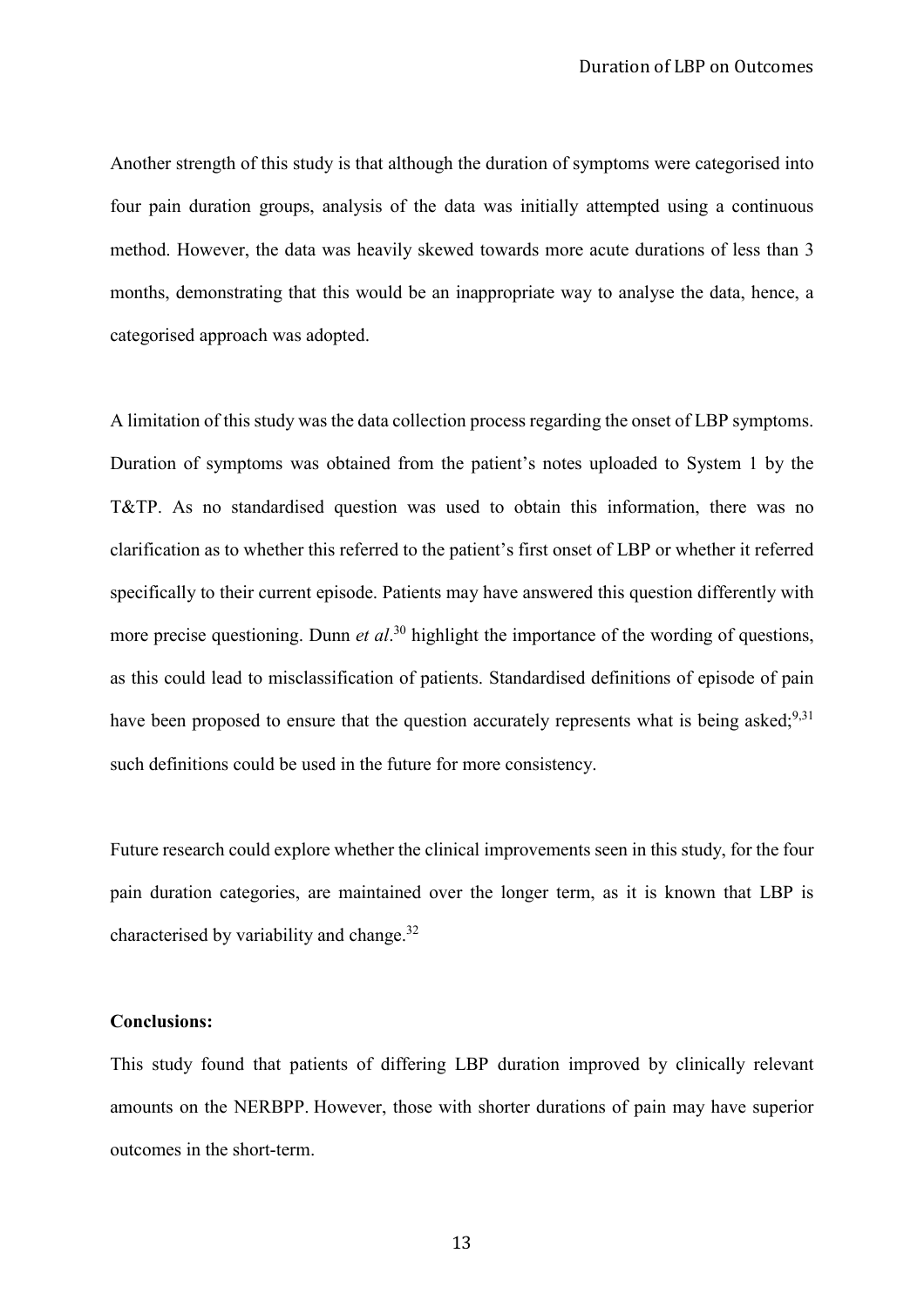# **References**

- 1. Vos T, Barber RM, Bell B, et al. Global, regional, and national incidence, prevalence, and years lived with disability for 301 acute and chronic diseases and injuries in 188 countries, 1990-2013: a systematic analysis for the Global Burden of Disease Study 2013. *Lancet* 2015;22:386(9995):743.
- 2. Ekman M, Jönhagen S, Hunsche E, et al. Burden of illness of chronic low back pain in Sweden: a cross-sectional, retrospective study in primary care setting. *Spine* 2005;1;30(15):1777-85.
- 3. Gore M, Sadosky A, Stacey BR, et al. The burden of chronic low back pain: clinical comorbidities, treatment patterns, and health care costs in usual care settings. *Spine* 2012;15:37(11):E668-77.
- 4. Hong J, Reed C, Novick D, et al. Costs associated with treatment of chronic low back pain: an analysis of the UK General Practice Research Database. *Spine* 2013:1:38(1):75-82.
- 5. National Institute for Health and Care Excellence. Low back pain and sciatica in over 16s: assessment and management (NICE guideline NG59). Full guideline. 2016. www.nice.org.uk/guidance/ng59/evidence.
- 6. Airaksinen O, Brox JI, Cedraschi C, et al*.* Chapter 4 European guidelines for the management of chronic nonspecific low back pain. *Eur Spine J* 2006;11:15:s192-300.
- 7. Van Tulder M, Becker A, Bekkering T, et al. Chapter 3 European guidelines for the management of acute nonspecific low back pain in primary care. *Eur Spine Journal* 2006:11:15:s169-91.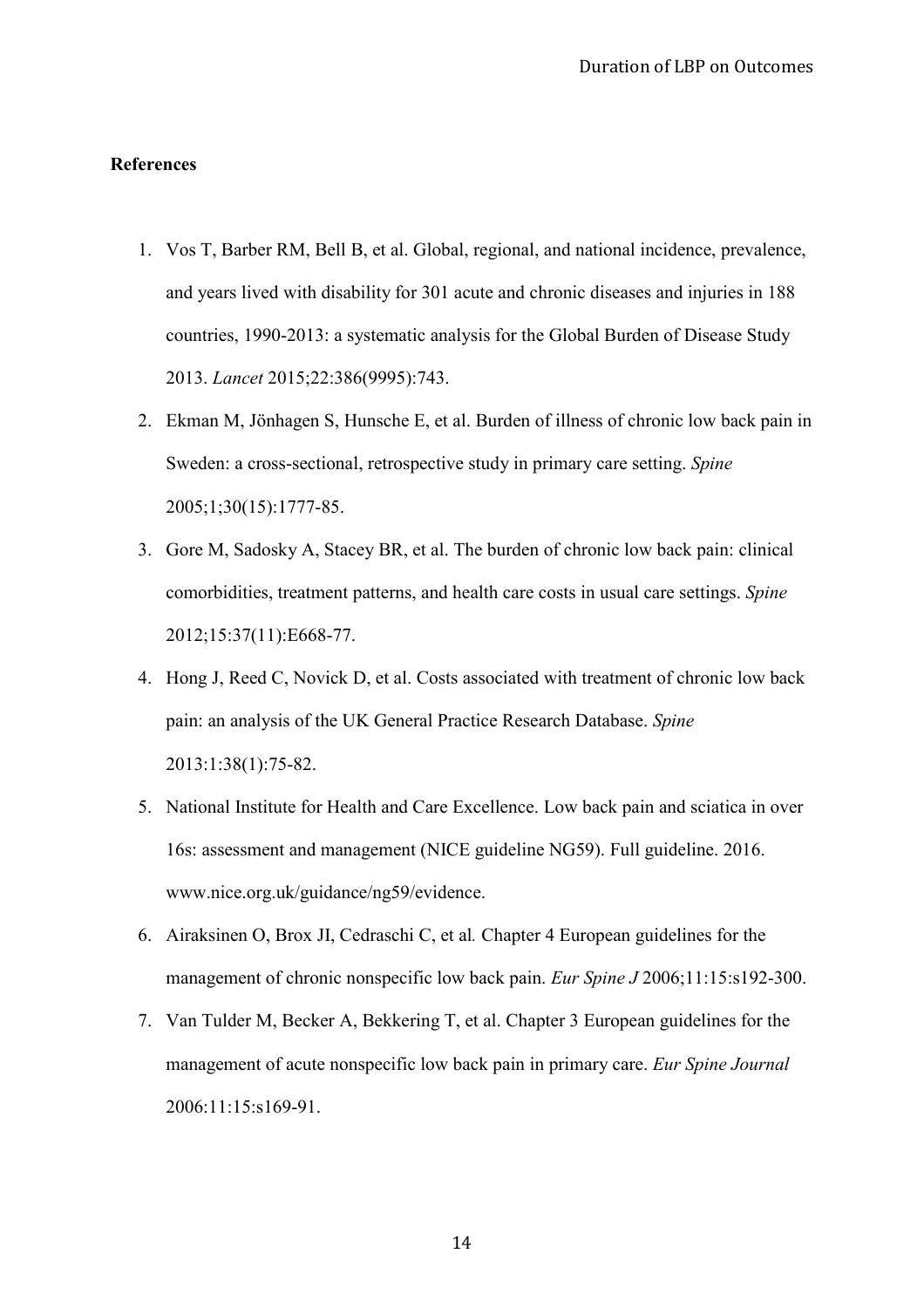- 8. Croft P, Altman DG, Deeks JJ, et al. The science of clinical practice: disease diagnosis or patient prognosis? Evidence about "what is likely to happen" should shape clinical practice. *BMC Med* 2015;30:13(1):20.
- 9. Dunn KM, Croft PR. The importance of symptom duration in determining prognosis. *Pain* 2006;31:121(1):126-32.
- 10. Hill JC, Dunn KM, Lewis M, et al. A primary care back pain screening tool: identifying patient subgroups for initial treatment. *Arthrit Care Res* 2008;15:59(5):632-41.
- 11. Deyo RA, Battie M, Beurskens AJ, et al. Outcome measures for low back pain research: a proposal for standardized use. *Spine* 1998;15:23(18):2003-13.
- 12. Strong J, Ashton R, Chant D. Pain intensity measurement in chronic low back pain. *Clin J Pain* 1991;1:7(3):209-18.
- 13. Fairbank JC, Couper J, Davies JB, et al. The Oswestry low back pain disability questionnaire. *Physiotherapy* 1980;66(8):271-3.
- 14. Herdman M, Gudex C, Lloyd A, et al. Development and preliminary testing of the new five-level version of EQ-5D (EQ-5D-5L). *Qual Life Res* 2011;1:20(10):1727-36.
- 15. Spitzer RL, Kroenke K, Williams JB, et al. A brief measure for assessing generalized anxiety disorder: the GAD-7. *Arch Intern Medi* 2006;22:166(10):1092-7.
- 16. Kroenke K, Spitzer RL. The PHQ-9: a new depression diagnostic and severity measure. *Psychiatr Ann* 2002;1:32(9):509-15.
- 17. Harland NJ, Dawkin MJ, Martin D. Relative utility of a visual analogue scale vs a sixpoint Likert scale in the measurement of global subject outcome in patients with low back pain receiving physiotherapy. *Physiotherapy* 2015;31:101(1):50-4.
- 18. NHS England. The Friends and Family Test. NHS England. 2014. Available at: https://www.england.nhs.uk/ourwork/pe/fft/ Accessed January 20, 2017.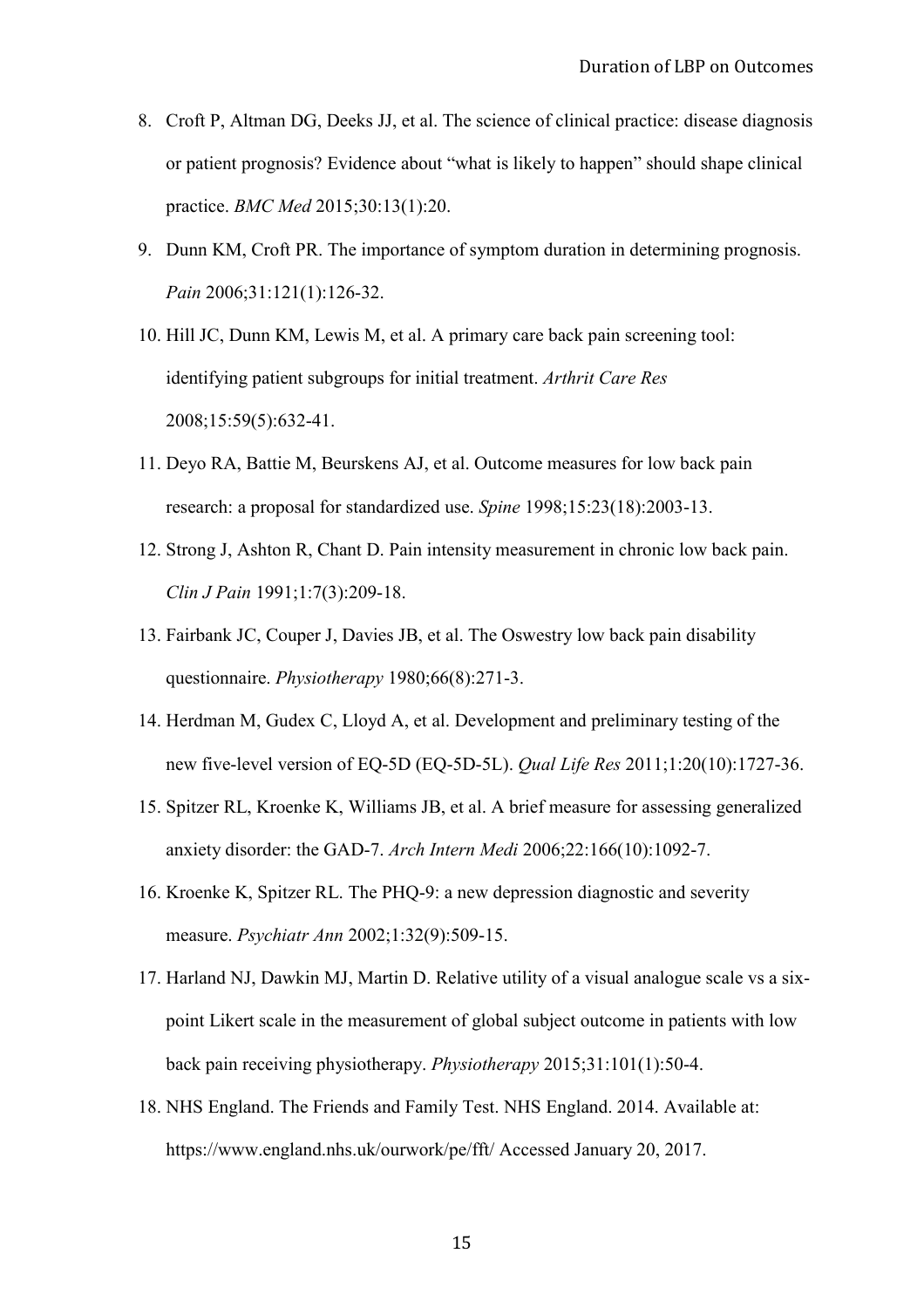- 19. Lorig K. *Outcome measures for health education and other health care interventions*. Sage; 1996.
- 20. Vickers AJ, Altman DG. Analysing controlled trials with baseline and follow up measurements. *Brit Med J* 2001;10:323(7321):1123-4.
- 21. Stapleton C, Scott MA, Atkinson G. The 'So What' Factor: statistical versus cinical significance. *Int J Sports Med.* 2009;30(11):773-4.
- 22. Costa LD, Koes BW, Pransky G, et al. Primary care research priorities in low back pain: an update. *Spine* 2013;15:38(2):148-56.
- 23. Savigny P, Kuntze S, Watson P, et al. *Low back pain: early management of persistent non-specific low back pain*. London: National Collaborating Centre for Primary Care and Royal College of General Practitioners; 2009.
- 24. Andersson GB. Epidemiological features of chronic low-back pain. *Lancet*  1999;14:354(9178):581-5.
- 25. Cedraschi C, Robert J, Goerg D, et al. Is chronic non-specific low back pain chronic? Definitions of a problem and problems of a definition. *Brit J Gen Pract*  1999;1:49(442):358-62.
- 26. Von Korff M, Dunn KM. Chronic pain reconsidered. *Pain* 2008;31:138(2):267-76.
- 27. Kongsted A, Kent P, Axen I, et al. What have we learned from ten years of trajectory research in low back pain? *BMC Musculoskelet Dis* 2016;21:17(1):220.
- 28. George A, Rubin G. Non-attendance in general practice: a systematic review and its implications for access to primary health care. *Fam Pract* 2003;1:20(2):178-84.
- 29. Hill JC, Whitehurst DG, Lewis M, et al. Comparison of stratified primary care management for low back pain with current best practice (STarT Back): a randomised controlled trial. *Lancet* 2011;4:378(9802):1560-71.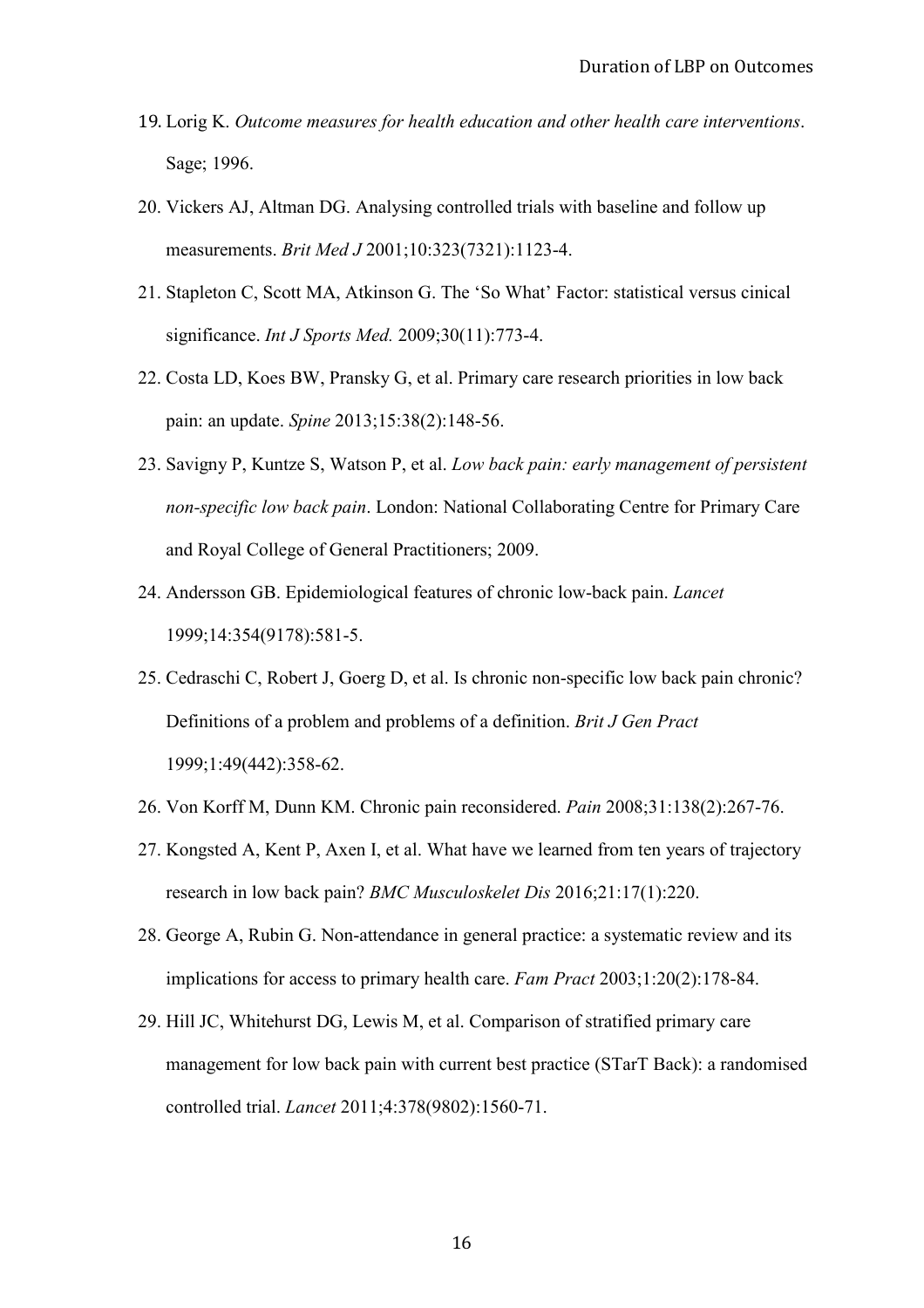30. Dunn KM, de Vet HC, Hooper H, et al. Measurement of back pain episode inception

in questionnaires: a study combining quantitative and qualitative methods. *J* 

*Musculoskelet Pain* 2006;1:14(1):29-37.

- 31. de Vet HC, Heymans MW, Dunn KM, et al. Episodes of low back pain: a proposal for uniform definitions to be used in research. *Spine* 2002;1:27(21):2409-16.
- 32. Von Korff M, Saunders K. The course of back pain in primary care. *Spine*

1996;15:21(24):2833-7.

**Table 1: Participant characteristics for group discharge categories.**

|                             | Standard    | Same-day    | Non-attender  | $p$ -value |
|-----------------------------|-------------|-------------|---------------|------------|
|                             | $n = 2071$  | $n = 1147$  | $n = 616$     |            |
| Age (years)                 | 52.8(16.2)  | 52.1 (15.9) | 44.5(14.6)    | < 0.001    |
| Sex (female)                | 59.3 %      | 57.5 %      | 61.0 $%$      | 0.340      |
| Socioeconomic Status (1-10) | $5(1-8)$    | $5(1-8)$    | $4(1-7)$      | < 0.001    |
| STarTBack score (0-9)       | 6.4(1.8)    | 5.9(2.0)    | 6.5(1.9)      | < 0.001    |
| STarTBack risk (low risk)   | $7.7\%$     | $13.5\%$    | $7.6\%$       | < 0.001    |
| Symptom duration (months)   | 42 (78)     | 39(80)      | 43(73)        | 0.484      |
| Pain NRS $(0-10)*$          | 6.9(1.8)    | 6.5(2.1)    | 7.1(1.7)      | < 0.001    |
| ODI $(0-100\%)^*$           | 44.6 (17.7) | 37.9(19.4)  | 43.9(16.4)    | < 0.001    |
| EQ-5D (1 to -0.594) #       | 0.4(0.3)    | 0.5(0.3)    | 0.5(0.3)      | < 0.001    |
| EQ-5D VAS $(0-100\%)$ #     | 52.5(24.8)  | 59.6 (22.4) | 53.6 $(23.0)$ | < 0.001    |
| GAD-7 $(0-21)$ *            | 8.2(6.5)    | 6.7(6.5)    | 9.4(6.4)      | < 0.001    |
| PHQ-9 $(0-27)*$             | 9.6(7.3)    | 7.7(7.2)    | 10.8(7.6)     | < 0.001    |
| GAD-7 categorical *         | 1.1(0.9)    | 0.9(0.9)    | 1.1(0.8)      | < 0.001    |
|                             | $1(1-2)$    | $1(0-1)$    | $1(1-2)$      |            |
| PHQ-9 categorical *         | 1.1(0.9)    | 0.9(0.9)    | 1.1(0.9)      | < 0.001    |
|                             | $1(0-2)$    | $1(0-1)$    | $1(0-2)$      |            |

Data are mean (SD), percentage (%), or median (IQR). Not all participants provided data for each of the variables, the total for each variable is provided. STarTback risk= dichotomy of scores: low risk= score of 0-3, score of >3= at risk. (n=3446). NRS= Numerical Rating Scale (n=2173). ODI= Oswestry Disability Index (n=2488). EQ-5D= EuroQol five-Dimension Questionnaire (n=2555), VAS= Visual Analogue Scale (n=2496). GAD-7= Generalised Anxiety Disorder Screener (n=2197). PHQ-9= Patient Health Questionnaire (n=2208). GAD-7 categorical= data from question 8 on the GAD-7 (n=2343); PHQ-9 categorical data from question 10 on PHQ-9 (n=2380). \*Higher NRS, ODI, GAD-7 and PHQ-9 scores are worse. # Lower EQ-5D and EQ-5D VAS scores are worse.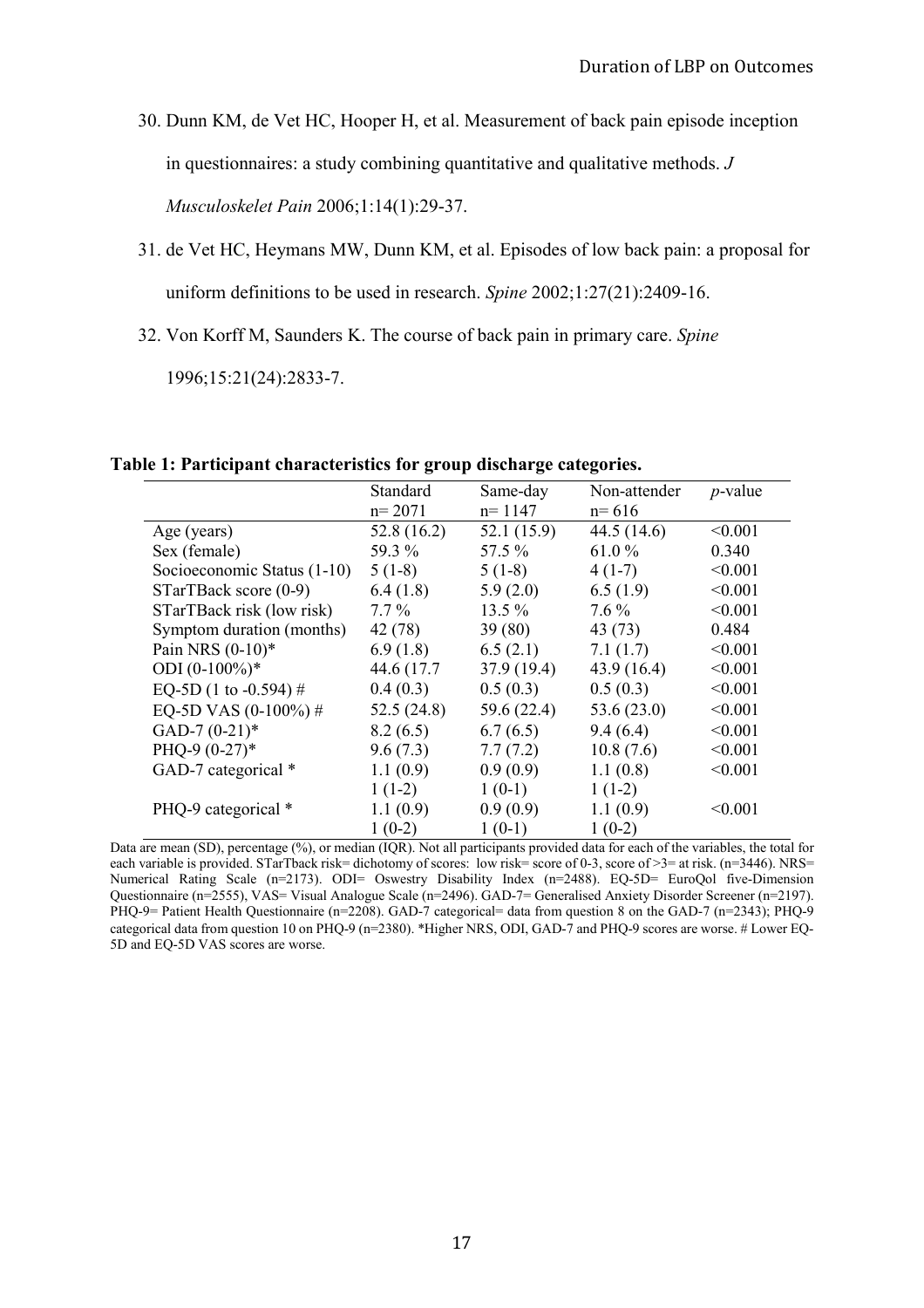Duration of LBP on Outcomes

| Variable                    | $\mathbf n$ | $\leq$ 3 months              | $\geq$ 3- $\leq$ 6 months | $\geq 6$ -<12 months      | $\geq$ 12 months      | <i>p</i> -value |
|-----------------------------|-------------|------------------------------|---------------------------|---------------------------|-----------------------|-----------------|
| Pain NRS $(0-10)$ *         | 407         | $-3.3$ $(-3.7, -2.8)$ a      | $-3.1$ $(-3.6, -2.6)$ b   | $-2.4$ $(-3.0, -1.8)$ c   | $-2.0$ $(-2.3, -1.6)$ | 0.06            |
| ODI $(0-100\%)$ *           | 491         | $-20$ ( $-23$ , $-17$ ) a    | $-18(-21, -15)$ b         | $-15$ ( $-19$ , $-12$ ) c | $-12(-14,-10)$        | 0.05            |
| EQ-5D Value (1 to -0.594) # | 500         | $0.3(0.2, 0.3)$ a            | $0.2(0.2, 0.3)$ b         | 0.2(0.2, 0.3)             | 0.2(0.1, 0.2)         | 0.04            |
| EQ-5D VAS $(0-100\%)$ #     | 507         | 14.3(10.9, 17.7)             | $17.7(14.0, 21.4)$ b      | 13.5(9.2, 17.8)           | 10.8(8.0, 13.5)       | 0.02            |
| GAD-7 $(0-21)$ *            | 401         | $-3.7$ $(-4.5, -2.9)$ a      | $-2.9(-3.8,-2)$           | $-2.6(-3.7, -1.6)$        | $-2.1$ $(-2.7, -1.4)$ | 0.24            |
| PHQ-9 $(0-27)$ *            | 409         | $-4.4$ ( $-5.3$ , $-3.6$ ) a | $-3.8(-4.7, -2.8)$        | $-2.9$ ( $-4.0, -1.7$ ) c | $-2.8(-3.5, -2.1)$    | 0.24            |
| GAD-7 categorical*          | 374         | 0.5(0.7)                     | 0.4(0.6)                  | 0.6(0.8)                  | 0.7(0.7)              | < 0.01          |
|                             |             | $0(0-1)$                     | $0(0-1)$                  | $0(0-1)$                  | $1(0-1)$              |                 |
| PHQ-9 categorical*          | 534         | 0.4(0.6)                     | 0.3(0.5)                  | 0.6(0.7)                  | 0.6(0.8)              | 0.01            |
|                             |             | $0(0-1)$                     | $0(0-1)$                  | $0(0-1)$                  | $0(0-1)$              |                 |
| Self-management $#$         | 638         | $6.4(6.0-6.8)$               | $6.8(6.3-7.3)$            | $6.3(5.8-6.8)$            | $5.9(5.6-6.2)$        | 0.17            |

Data are Mean change (95% Confidence Interval Lower, Upper Bound), Mean (SD) and Median (IQR) by use of covariate adjusted models for: age, sex, socioeconomic status and baseline score for the outcome measure. a: statistically significant better outcome at < 3 months than at  $\geq 12$  months. b: statistically significant better outcome at  $\geq 3$ -<6 months than at  $\geq 12$  months. c: statistically significant better outcome at <3 months than at  $\geq 6$ - $\leq$ 12 months. Not all participants provided data for each of the variables, numbers are given for each duration category (n= < 3 months;  $\geq$ 3- $\leq$ 6 months; ≥6<12 months; ≥12 months) NRS= Numerical Rating Scale (n=106; 86; 59; 156). ODI= Oswestry Disability Index (n= 125; 104; 75; 187). EQ-5D= EuroQol five-Dimension Questionnaire, Value (n=128; 108; 77; 187) VAS= Visual Analogue Scale (n= 127; 108; 79; 193). GAD-7= Generalised Anxiety Disorder Screener (n=103; 84; 60; 154). PHQ-9= the Patient Health Questionnaire  $(n=100; 85; 62; 162)$ . GAD-7 categorical= data from question 8 on the GAD-7  $(n=86; 85; 52; 151)$ ; PHO-9 categorical data from question 10 on PHO-9  $(n=128; 108; 81; 217)$ . Self-management (n= 168; 125; 93; 252) \*Higher NRS, ODI, GAD-7 and PHQ-9 scores are worse. #Lower EQ-5D Value, EQ-5D VAS and self-management scores are worse.

| TROIC OF ORIGINAL WARR TOT GOOD RHW I'L TY CRICE OF DRILLOH DROVE ON BRITANON OF PRIMI |              |                           |                      |                  |                 |
|----------------------------------------------------------------------------------------|--------------|---------------------------|----------------------|------------------|-----------------|
|                                                                                        | $<$ 3 months | $\geq$ 3- $\leq$ 6 months | $\geq 6 - 12$ months | $\geq$ 12 months | <i>p</i> -value |
| <b>GSOS</b>                                                                            | $n=162$      | $n=116$                   | $n=91$               | $n=241$          | < 0.01          |
| Completely better                                                                      | $10.5\%$     | $4.3\%$                   | $3.3\%$              | $5.0\%$          |                 |
| A lot better                                                                           | 54.3%        | 56.0%                     | 42.9%                | 39.4%            |                 |
| Moderately better                                                                      | 14.8%        | 19.0%                     | 22.0%                | 16.2%            |                 |
| A little better                                                                        | $9.9\%$      | $10.3\%$                  | 17.6%                | 14.5%            |                 |
| Same                                                                                   | $8\%$        | $7.8\%$                   | 13.2%                | 21.6%            |                 |
| Worse                                                                                  | 2.5%         | 2.6%                      | $1.1\%$              | 3.3%             |                 |
| FFT                                                                                    | $n=166$      | $n=122$                   | $n=97$               | $n=250$          | 0.22            |
| Extremely likely                                                                       | 75.3%        | 71.3%                     | 66.0%                | 62.0%            |                 |
| Likely                                                                                 | 18.7%        | 22.1%                     | 24.7%                | 27.6%            |                 |
| Neither likely or unlikely                                                             | $1.2\%$      | 4.9%                      | $5.2\%$              | $5.2\%$          |                 |
| Unlikely                                                                               | 1.2%         | $0.0\%$                   | $1.0\%$              | $0.8\%$          |                 |
| Extremely unlikely                                                                     | $2.4\%$      | $0.8\%$                   | $0.0\%$              | $1.2\%$          |                 |
| Don't know                                                                             | 1.2%         | $0.8\%$                   | $3.1\%$              | 3.2%             |                 |

#### **Table 3: Categorical data for GSOS and FFT, categorisation based on duration of pain.**

GSOS= Global Subjective Outcome Scale. FFT= Friends and Family Test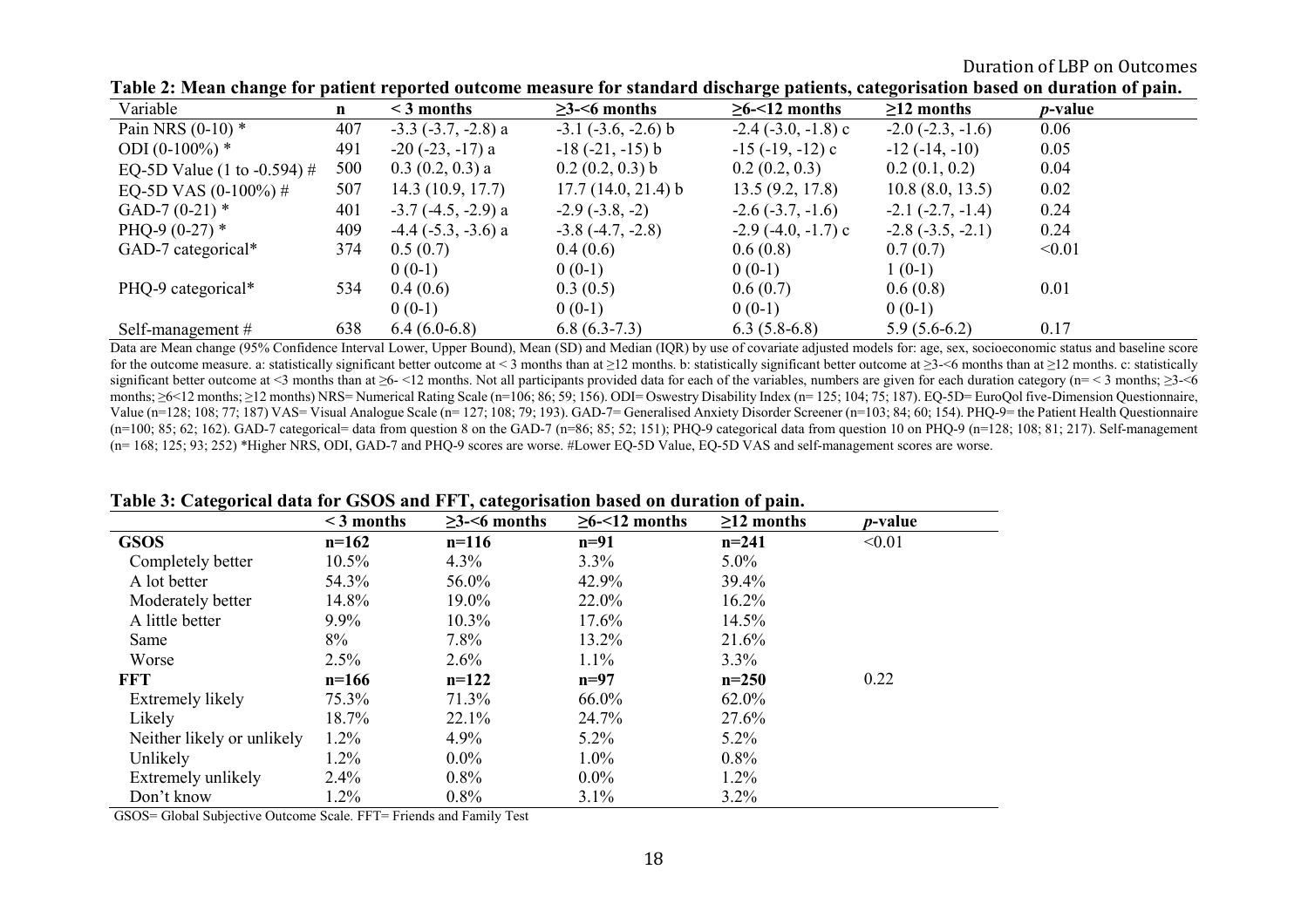| Data<br>are |                             | Incomplete cases<br>$(n=1404)$ | Complete case<br>$(n=667)$ | $p$ -value |
|-------------|-----------------------------|--------------------------------|----------------------------|------------|
|             | Age (years)                 | 52.0(16.0)                     | 54.7 (16.5)                | < 0.001    |
|             | Sex (female)                | $60.1\%$                       | 57.7 %                     | 0.300      |
|             | Socioeconomic Status        | $5(1-8)$                       | $5(1-8)$                   | 0.261      |
|             | Startback score             | 6.4(1.9)                       | 6.3(1.8)                   | 0.103      |
|             | Startback risk (low risk)   | $8.0\%$                        | $7.2\%$                    | 0.528      |
|             | Symptom duration (months)   | 43 (79)                        | 37(74)                     | 0.073      |
|             | Pain NRS $(0-10)$ *         | 7.0(1.7)                       | 6.8(1.8)                   | 0.048      |
|             | ODI $(0-100\%)$ *           | 45.7(17.9)                     | 42.9(17.2)                 | 0.002      |
|             | EQ-5D Value (1 to -0.594) # | 0.4(0.3)                       | 0.4(0.3)                   | 0.017      |
|             | EQ-5D VAS $(0-100\%)$ #     | 50.6(21.2)                     | 55.1(28.8)                 | 0.001      |
|             | GAD-7 $(0-21)$ *            | 8.6(6.7)                       | 7.4(6.2)                   | 0.001      |
|             | PHQ-9 $(0-27)$ *            | 10.3(7.3)                      | 8.7(7.2)                   | < 0.001    |
|             | GAD-7 categorical *         | 1.2(0.9)                       | 1.1(0.8)                   | 0.029      |
|             |                             | $1(1-2)$                       | $1(0-2)$                   |            |
|             | PHQ-9 categorical *         | 1.2(0.9)                       | 1.0(0.8)                   | 0.002      |
|             |                             | $1(1-2)$                       | $1(0-1)$                   |            |

**Supplementary Table A: Participant characteristics for standard discharge patients who have and have not provided outcome data.**  Data

mean score (SD), percentage (%), or median (IQR). Not all participants provided data for each of the variables, the total for each variable is provided. STarTback risk= dichotomy of scores: low risk= score of 0-3; score of  $>3$ = at risk (n=1952). NRS= Numerical Rating Scale (n=1271). ODI= Oswestry Disability Index (n=1493). EQ-5D= EuroQol five-Dimension Questionnaire, with Value (n=1524), with VAS= Visual Analogue Scale (n=1506). GAD-7= Generalised Anxiety Disorder Screener (n=1306). PHQ-9= Patient Health Questionnaire (n=1314). GAD-7 categorical= data from question 8 on the GAD-7 (n=1399); PHQ-9 categorical data from question 10 on PHQ-9 (n=1427). \* Higher NRS, ODI, GAD-7 and PHQ-9 scores are worse. # Lower EQ-5D and EQ-5D VAS scores are worse.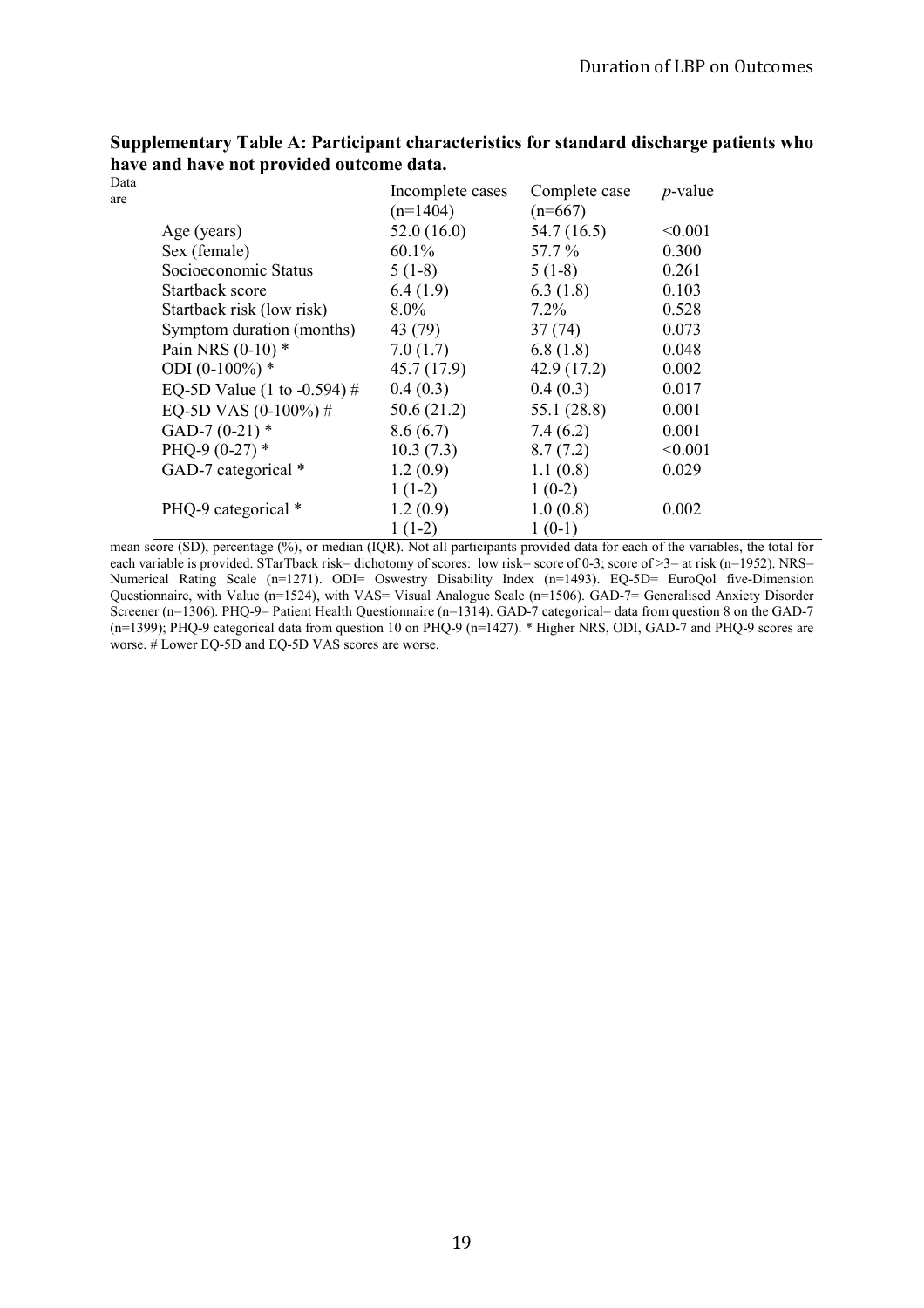| Variable                   | n   | $\leq$ 3 months | $\geq$ 3- $\leq$ 6 months | $\geq$ 6-<12 months | $\geq$ 12 months | <i>p</i> -value |
|----------------------------|-----|-----------------|---------------------------|---------------------|------------------|-----------------|
| Pain NRS $(0-10)$ *        | 407 | 6.6             | 6.7                       | 7.2                 | 6.9              | 0.15            |
| ODI $(0-100\%)$ *          | 491 | 43.0            | 40.0                      | 42.4                | 42.9             | 0.42            |
| EQ5D Value (1 to -0.594) # | 500 | 0.44            | 0.49                      | 0.43                | 0.45             | 0.43            |
| EQ5D VAS $(0-100\%)$ #     | 507 | 59.2            | 57.5                      | 56.0                | 53.7             | 0.42            |
| GAD7 $(0-21)$ *            | 401 | 6.4             | 6.4                       | 6.5                 | 7.4              | 0.50            |
| PHQ9 $(0-27)$ *            | 409 | -8.4            | 7.6                       | 6.9                 | 9.0              | 0.16            |
| GAD-7 categorical*         | 374 | 1.1             | $1.0\,$                   | $1.0\,$             | 1.0              | 0.55            |
| PHQ-9 categorical*         | 534 | 1.1             | 0.9                       | 0.8                 | 1.0              | 0.16            |

**Supplementary Table B: Baseline values for patient reported outcome measures, categorisation based on duration of pain.**

Data are Mean score. Not all participants provided data for each of the variables, numbers are given for each duration category (n= < 3 months;  $\geq$ 3-<6 months;  $\geq$ 6<12 months;  $\geq$ 12 months) NRS= Numerical Rating Scale (n=106; 86; 59; 156). ODI= Oswestry Disability Index (n=125; 104; 75; 187). EQ-5D= EuroQol five-Dimension Questionnaire, Value (n=128; 108; 77; 187) VAS= Visual Analogue Scale (n= 127; 108; 79; 193). GAD-7= Generalised Anxiety Disorder Screener (n=103; 84; 60; 154). PHQ-9= the Patient Health Questionnaire (n=100; 85; 62; 162). GAD-7 categorical= data from question 8 on the GAD-7 (n=86; 85; 52; 151); PHQ-9 categorical data from question 10 on PHQ-9 (n=128; 108; 81; 217). \*Higher NRS, ODI, GAD-7 and PHQ-9 scores are worse. #Lower EQ-5D Value, EQ-5D VAS and self-management scores are worse.